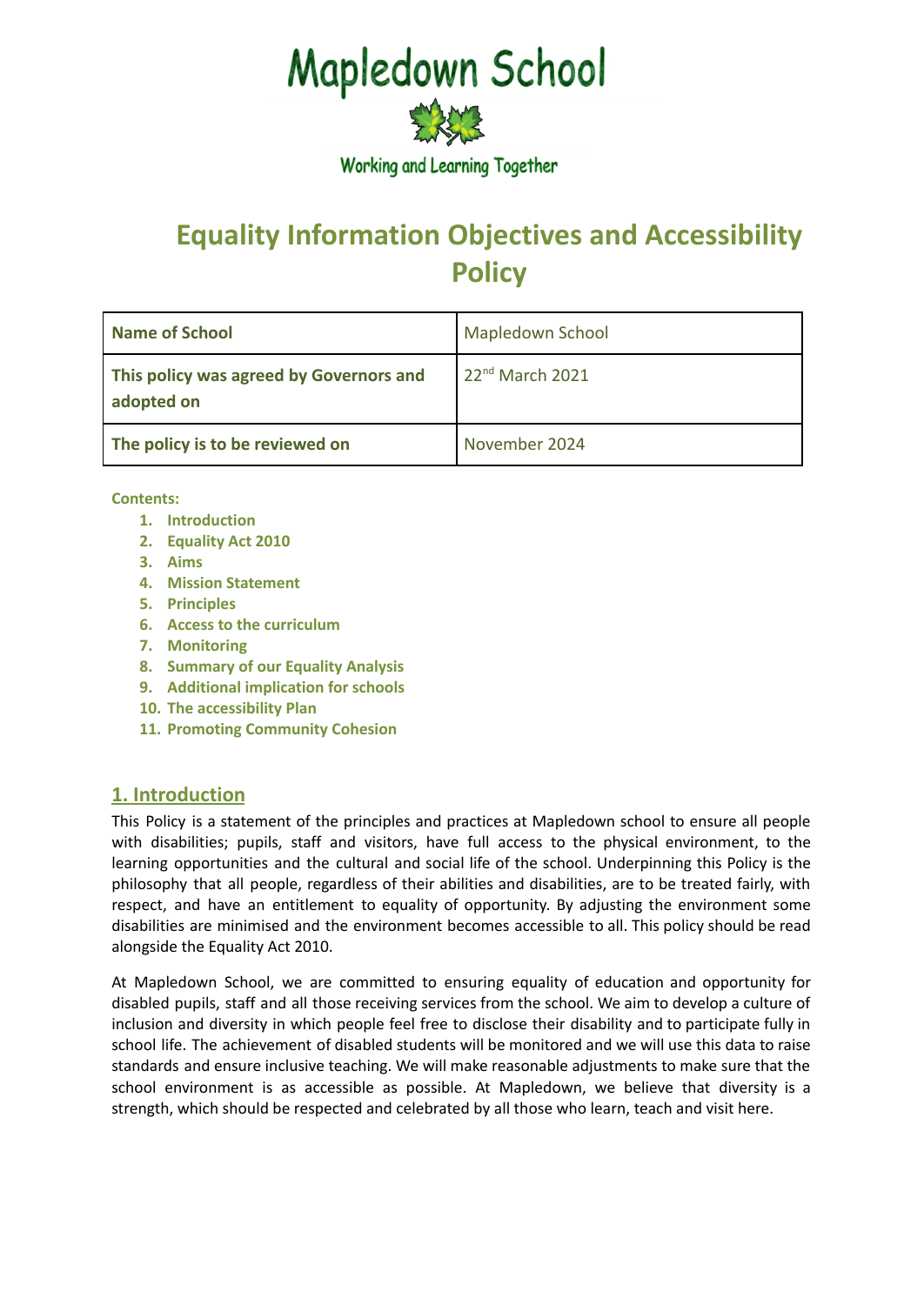# **2. Equality Act 2010**

The Equality Act 2010 protects individuals from discrimination. The following characteristics are protected characteristics— age; disability; gender reassignment; marriage and civil partnership; pregnancy and maternity; race; religion or belief; sex; sexual orientation, it defines a disabled person as someone who has 'a physical or mental impairment' which has a substantial or long-term adverse effect on his or her ability to carry out normal day-to-day activities'.

Discrimination can take place in two ways:

- Treating a person 'less favourably' than others for a reason relating directly to their disability.
- Failing to make 'reasonable' adjustment to ensure they are not placed at a 'substantial disadvantage' for a reason relating to their disability

#### **3. Aims**

This policy aims to comply with the Public Sector Equality Duty 2011 has three aims under the general duty for schools/academies and settings which:

1. Eliminate unlawful discrimination, harassment and victimisation and other conduct prohibited by the Act. By removing or minimising disadvantages suffered by people due to their protected characteristics.

2. Advance equality of opportunity between people who share a protected characteristic and those who do not. By taking steps to meet the needs of people from protected groups where these are different from the needs of other people.

3. Foster good relations between people who share a protected characteristic and those who do not. By encouraging people from protected groups to participate in public life or in other activities where their participation is disproportionately low.

Mapledown School understands and recognises that there are eight protected characteristics/groups protected by the Act:

1. Age (as an employer of staff – but not applicable to pupils)

2. Disability

3. Sex

4. Race

- 5. Religion and belief
- 6. Pregnancy and maternity
- 7. Sexual orientation
- 8. Gender reassignment
- 9. Marriage and civil partnership\*(as an employer but not applicable to pupils\*)

In compiling this equality information, we have:

· Identified evidence already in the school of equality within policies and practice and identified gaps.

· Examined how our school engages with the protected groups, identifying where · practice could be improved.

· Analysed our effectiveness in terms of equality.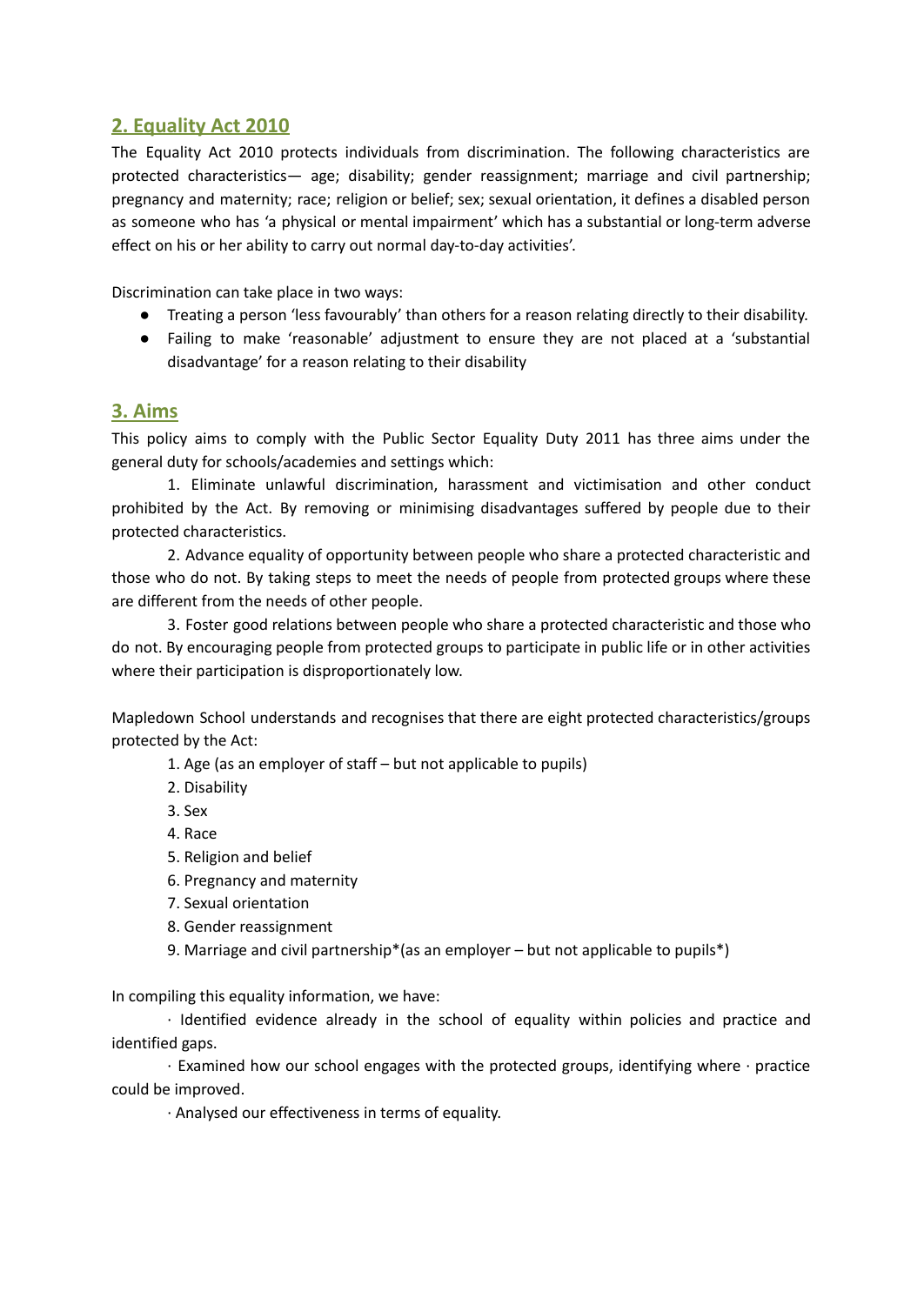### **4. Mission Statement**

At Mapledown School, we are committed to ensuring equality of education and opportunity for disabled pupils, staff and all those receiving services from the school. We aim to develop a culture of inclusion and diversity in which people feel free to disclose their disability and to participate fully in school life. We will make reasonable adjustments to make sure that the school environment is as accessible as possible. At Mapledown, we believe that diversity is a strength, which should be respected and celebrated by all those who learn, teach and visit here. Mapledown school is committed to ensuring equality for all, regardless of their ability, age, race, gender, religion or sexual orientation.

# **5. Principles**

- The school environment is as accessible as possible to pupils, staff and visitors to the school, e.g., wheelchair access, signage, disabled parking bays, etc.
- **●** All students at Mapledown will play a full part in the life of the school and have opportunities to represent the school both internally and in the community.
- **●** Any bullying and harassment of disabled pupils and staff will be monitored and information acted on.
- **●** Disability is portrayed positively in school books, displays and discussions such as circle time and class assemblies.
- **●** Diversity is portrayed positively in school books, displays and discussions such as circle time and class assemblies.
- **●** The school will take part in annual events such as Children in Need to raise awareness of disability.
- **●** Information is available to parents, visitors, pupils and staff in a variety of formats to support accessibility. School communication will avoid the use of jargon and use a 'plain English' approach.
- **•** Procedures for the election of parent governors are open to candidates and voters who are disabled.
- **●** An annual accessibility audit is undertaken to ensure there is forward planning to cater for changes in the school population.
- **●** Students of Mapledown are encouraged to be as independent as possible.
- **●** Staff are supported to complete a maternity risk assessment to help keep them safe by adjusting their work accordingly
- **●** Recruitment follows Barnet guidance on fair advertising and selection.

#### **6. Access to the curriculum**

The curriculum at Mapledown School is differentiated to meet the wide range of abilities of its students. It encourages the best at all times. The timetable is organised to reflect the different needs of the pupils and is the overall responsibility of the Leadership Team. The curriculum should reflect and include a range of different life experiences and actively challenge negative stereotypes of these in content and resources. It is the responsibility of all staff for its implementation.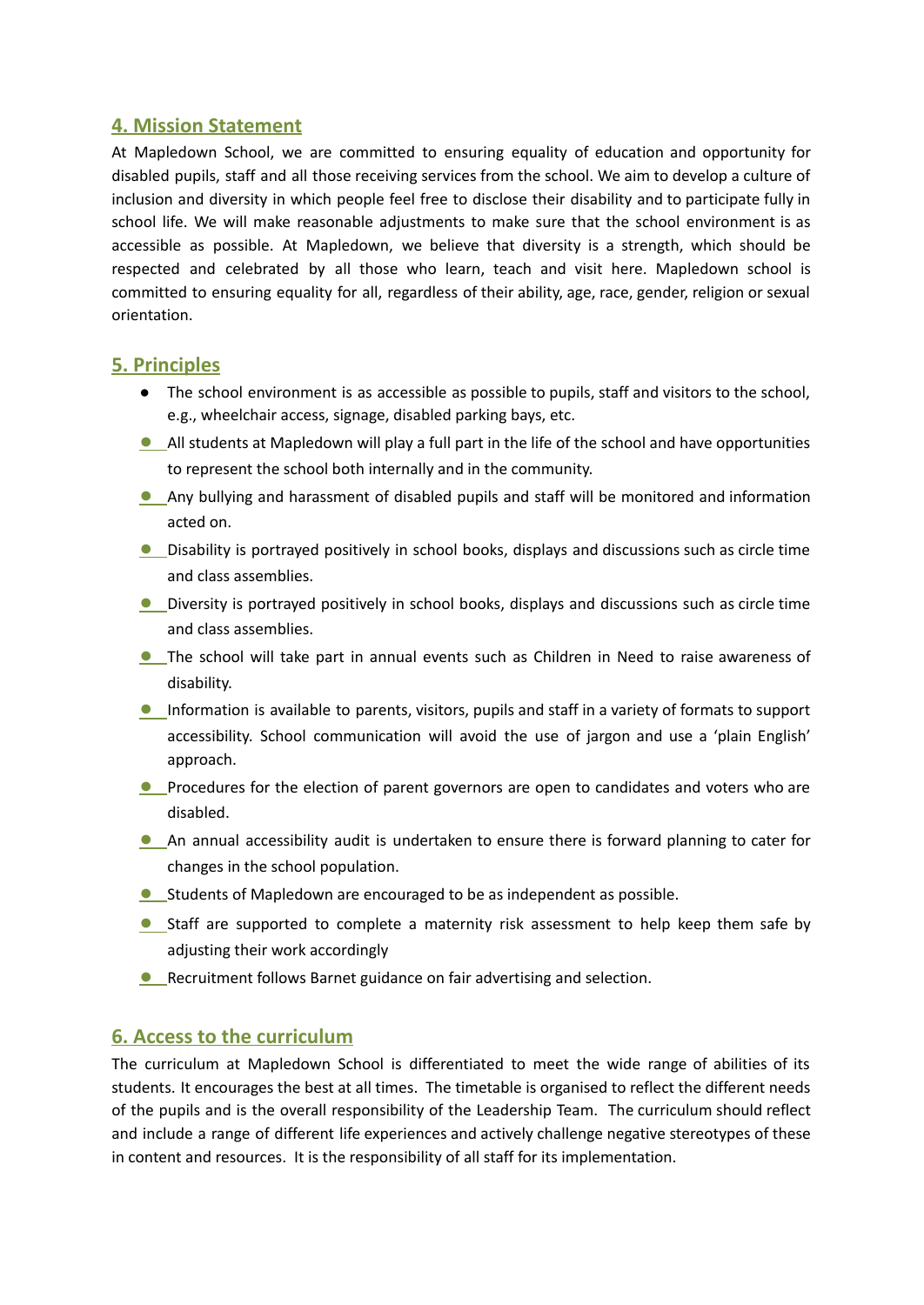All staff need;

- To ensure all pupils are communicated with in an appropriate format using AAC as appropriate.
- To ensure pupils with a sensory impairment, e.g., VI, HI, MSI, have alternative access to the curriculum, e.g., tactile approaches.
- To ensure all parts of the building are wheelchair accessible.
- To ensure there is adjustable level access where possible for sinks, computer tables, book shelves etc.
- To ensure all pupils play outside in the playground at lunchtime having full access to the social opportunities of Mapledown school
- To ensure all pupils have a broad and balanced curriculum and are not excluded from activities due to their physical/ sensory disabilities.
- To explore the use of technology to enable pupil independence and develop communication, e.g., big mack devices and eye gaze technology.

The achievements of pupils at Mapledown School are recognised in different ways; displays, certificates, Achievement Profiles, the Mapledown Cup. It is the responsibility of staff to see that all pupils' achievements are valued equally.

# **7. Monitoring**

To meet the Disability Equality Duty, it is essential that aspects of school life are monitored to identify whether there is an adverse impact on children and young people with disabilities. The following should be monitored:

- Achievement of pupils by disability
- Disabled staff (including numbers, type of disability and satisfaction rates in staff surveys etc.)
- Access issues are invited from staff on an on-going basis.

To meet the Gender Equality Duty, we take active steps to comply with both

- Sex Discrimination Act and Equal Pay Act.
- Take active steps to promote equality of opportunity between genders
- We monitor and review pupil progress in relation to gender and make necessary adjustments if there is any discrepancy
- Identify Gender Equality Scheme goals
- Follow Local Authority guidance on Equal Pay

To meet the Race Equality Duty, we undertake

- To at all times be vigilant for aspects of our work and play, which may hurt or disadvantage others.
- All acts of bullying and harassment will not be tolerated.
- Racism in all its forms is not acceptable and will be challenged.
- Any form of racial bullying is reported termly to the local authority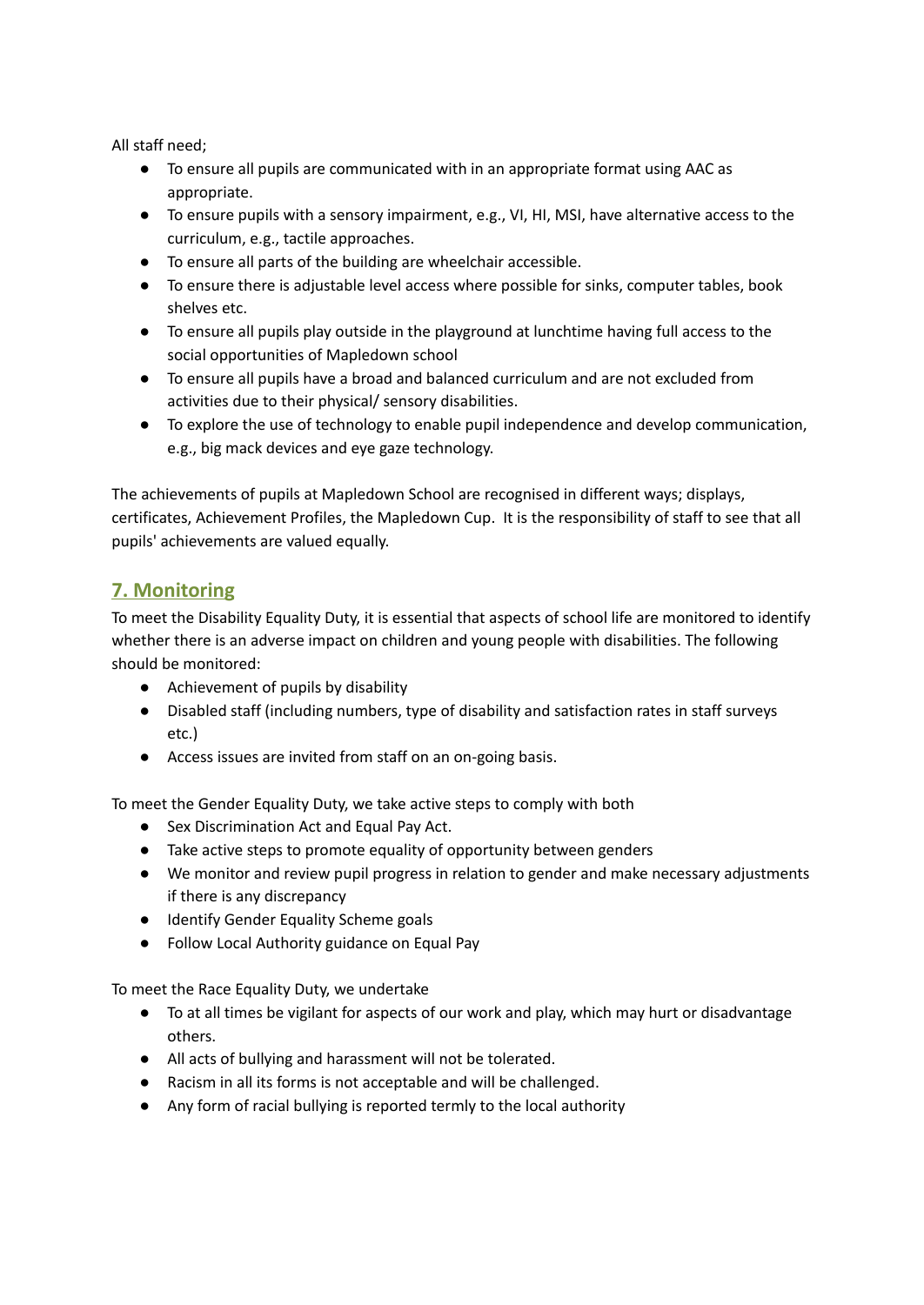| Race                       | What evidence do we hold<br>that we eliminate unlawful<br>discrimination, harassment<br>and victimisation<br>Equality policy<br>Termly reports on racial<br>incidents to GB<br>Low number of reported<br>racial incidents | How do we advance<br>equality of opportunity<br>between people who<br>share protected<br>characteristics and those<br>who are not?<br><b>Celebration of differences</b><br><b>Curriculum Assemblies</b><br>School policies | How do we foster good<br>relations between people<br>who share a protected<br>characteristic and those who<br>do not?<br><b>Celebration of differences</b><br>Curriculum<br>Assemblies<br>Good links with parents<br>School policies promote<br>equality<br>Job descriptions for staff |
|----------------------------|---------------------------------------------------------------------------------------------------------------------------------------------------------------------------------------------------------------------------|----------------------------------------------------------------------------------------------------------------------------------------------------------------------------------------------------------------------------|----------------------------------------------------------------------------------------------------------------------------------------------------------------------------------------------------------------------------------------------------------------------------------------|
|                            |                                                                                                                                                                                                                           |                                                                                                                                                                                                                            | School ethos<br>School displays promote<br>diversity                                                                                                                                                                                                                                   |
| <b>Disability</b>          | School policies<br>Inclusive practices<br>Feedback from parents<br>Termly reports to GB<br>Assessment data<br>Purchase of additional<br>resources                                                                         | School policies<br>Raising attainment<br>Tracking progress                                                                                                                                                                 | Good links with parents<br>Assemblies<br>Annual review meetings<br>School ethos                                                                                                                                                                                                        |
| Gender                     | <b>Admission process</b><br>Recruitment process<br>Gender equality scheme                                                                                                                                                 | School policies                                                                                                                                                                                                            | Good links with parents<br>Assemblies School ethos                                                                                                                                                                                                                                     |
| Gender<br>reassignment     | Inclusive practices<br>Admission process<br>Recruitment process                                                                                                                                                           | <b>Celebration of differences</b><br>School policies                                                                                                                                                                       | Good links with parents<br>Parent support advisor                                                                                                                                                                                                                                      |
| Pregnancy and<br>maternity | Policy for expectant<br>mothers<br>Reasonable adjustments in<br>place<br>Regular meetings<br>Risk assessment                                                                                                              | Continue good practice<br>Paternity leave                                                                                                                                                                                  | Following policies<br>Continue to make<br>reasonable adjustments to<br>ensure individuals are<br>supported at work<br><b>School Ethos</b>                                                                                                                                              |
| Age                        | Employment/recruitment<br>process                                                                                                                                                                                         | Recruitment process                                                                                                                                                                                                        | Recruitment process School<br>ethos                                                                                                                                                                                                                                                    |
| Religion and belief        | Admission procedures<br><b>Employment document</b>                                                                                                                                                                        | <b>Celebration of differences</b><br><b>Curriculum Assemblies</b>                                                                                                                                                          | Good links with parents<br>School ethos<br>School displays                                                                                                                                                                                                                             |
| Sexual orientation         | School policies<br>Inclusive practices<br><b>Admission process</b><br>Equality policy                                                                                                                                     | <b>Celebration of differences</b><br>School policies Review of<br>practices                                                                                                                                                | <b>Admission process</b><br>School ethos                                                                                                                                                                                                                                               |

# **8. Summary of our Equality Analysis**

In relation to the protected characteristics relevant to us as a **public sector employer** our equality analysis showed that we have particular strengths in: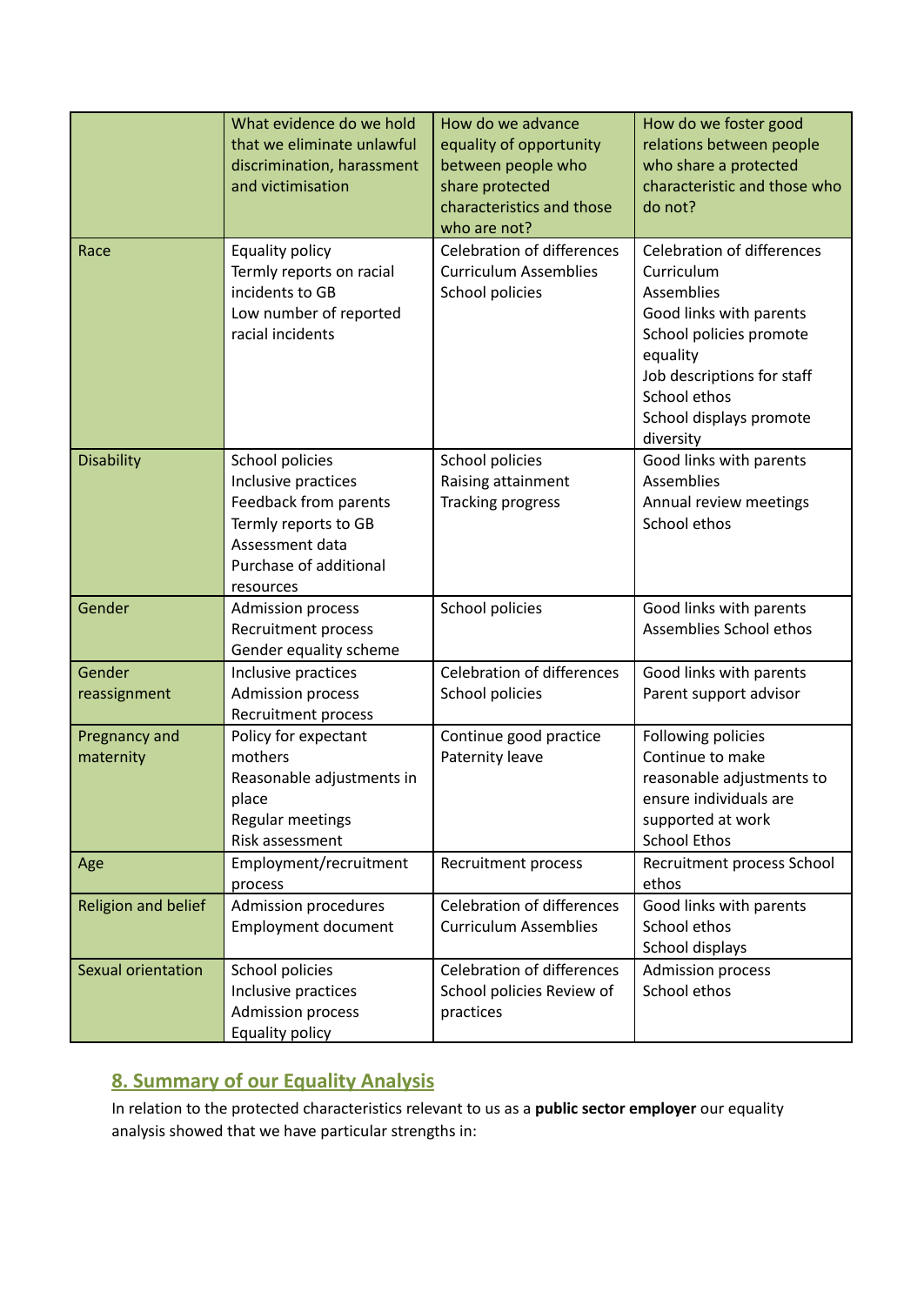**Disability**: We support members of staff who have a disability by ensuring they are safe and supported through thorough risk assessments.

**Pregnancy**: We support members of staff who are pregnant by ensuring risks are minimised through detailed risk assessment, adjusting their work accordingly and allowing time off for any necessary prenatal appointments.

**Maternity**: We offer members of staff who are on maternity leave Keep in Touch days.

**Disability:** We review the access arrangements for our current disabled toilets.

**Sex**: We look to employ more male members of staff to balance the gender ratio

In relation to the protected characteristics relevant to us as a school our equality analysis showed that we have particular strengths in:

**Race**: We buy in a translator if needed for meetings.

**Disability:** We actively find ways to make our school more accessible for individuals who have a disability.

Areas we want to develop further:

**Religion or belief:** Greater emphasis on celebrating festivals from a wider range of religions. **Disability:** Possible disability awareness days with invited guests who provide positive role models for our pupils.

**Sex**: Review Relationship and sex education policy.

#### **We foster positive attitudes and relationships, and a shared sense of cohesion and belonging**

We intend that our policies, procedures and activities should promote:

- **●** positive attitudes towards disabled people, good relations between disabled and non-disabled people, and an absence of harassment of disabled people
- **•** positive interaction, good relations and dialogue between groups and communities different from each other in terms of ethnicity, culture, religious affiliation, national origin or national status, and an absence of prejudice-related bullying and incidents
- **●** mutual respect and good relations between boys and girls, women and men, and an absence of sexual harassment

# **9. Additional Implications for Schools**

#### **The role of a school as a service provider:**

Schools have additional implications as a service provider to make their buildings accessible when they hire out rooms or parts of the building. We only hire out spaces which are accessible for users. **Contact with parents and carers**: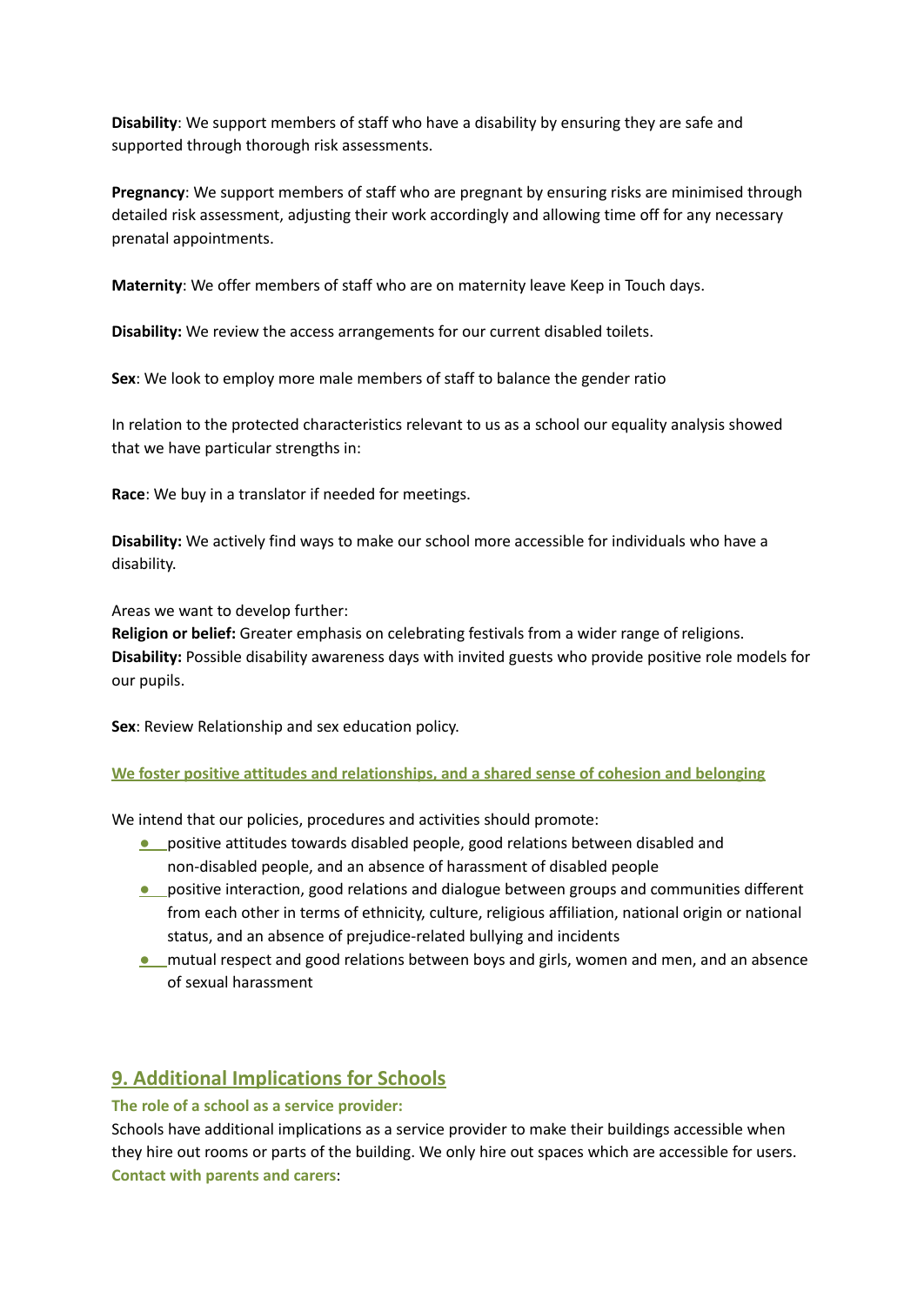When providing newsletters and information for parents and carers, schools should make this information available in an accessible format so that parents or carers who may be, for example, visually impaired, can access the information. Additionally, events for parents and carers such as open evenings, meetings with teachers, are held in accessible parts of the building.

#### **Hiring transport**:

School staff are aware of Section 6 of the Act when hiring transport as it puts new duties on transport providers, including the bus and coach companies, and the taxi and private hire car trade. The requirement to provide accessible vehicles is extended to include these transport providers. Bus companies will not be able to refuse a job because, for example, it may take longer to pick up disabled students.

#### **Election of parent governors**

The election of parent governors will now be covered by the Equality Act, and governors will need to ensure that the procedures for candidates to stand for election and for parents to vote for candidates are accessible to disabled people. However, the result of the election is not covered and disabled candidates will not be able to claim that they were not elected simply because they were disabled. Once a disabled parent governor is elected, the school governing body functions in relation to that parent are covered and the school must ensure that they can participate fully in school life.

#### **10. The Accessibility Plan**

The Accessibility Plan is structured to complement and support the school's Equality Objectives.

All pupils have the right of equal access to the curriculum, therapies and extra-curricular activities. The school aims to provide physical access to all areas of the school and welcomes and strives to facilitate access to all parents/carers.

Mapledown School is committed to providing an environment that enables full curriculum access that values and includes all pupils, staff, parents and visitors regardless of their education, physical, sensory, social, spiritual, emotional and cultural needs. They are committed to taking positive action in the spirit of the Equality Act 2010 with regard to disability and to developing a culture of inclusion, support and awareness within the school.

Mapledown School has adopted this accessibility plan in line with the school's special educational needs policy with the aim to ensure that their school is socially and academically inclusive, that all pupils have access to a full curriculum, and that all pupils are appropriately challenged. This plan is created in response to the recommendations made in our school's last access audit which took place in November 2020. The School's special educational needs policy outlines the provision that the school has in place to support pupils with special educational needs and disabilities (SEND), and the school's publication of equality information objectives contained in this document explains how we ensure equal opportunities for all our students. Increased access to the curriculum, physical access to the school, and access to information are particular to students with SEND, and this accessibility plan provides an outline of how the school will manage this part of the SEND provision.

Under the remit of the Equality Act 2010, provision should be made for all pupils with disabilities and ensure that they are not discriminated against. The need for specialist support and educational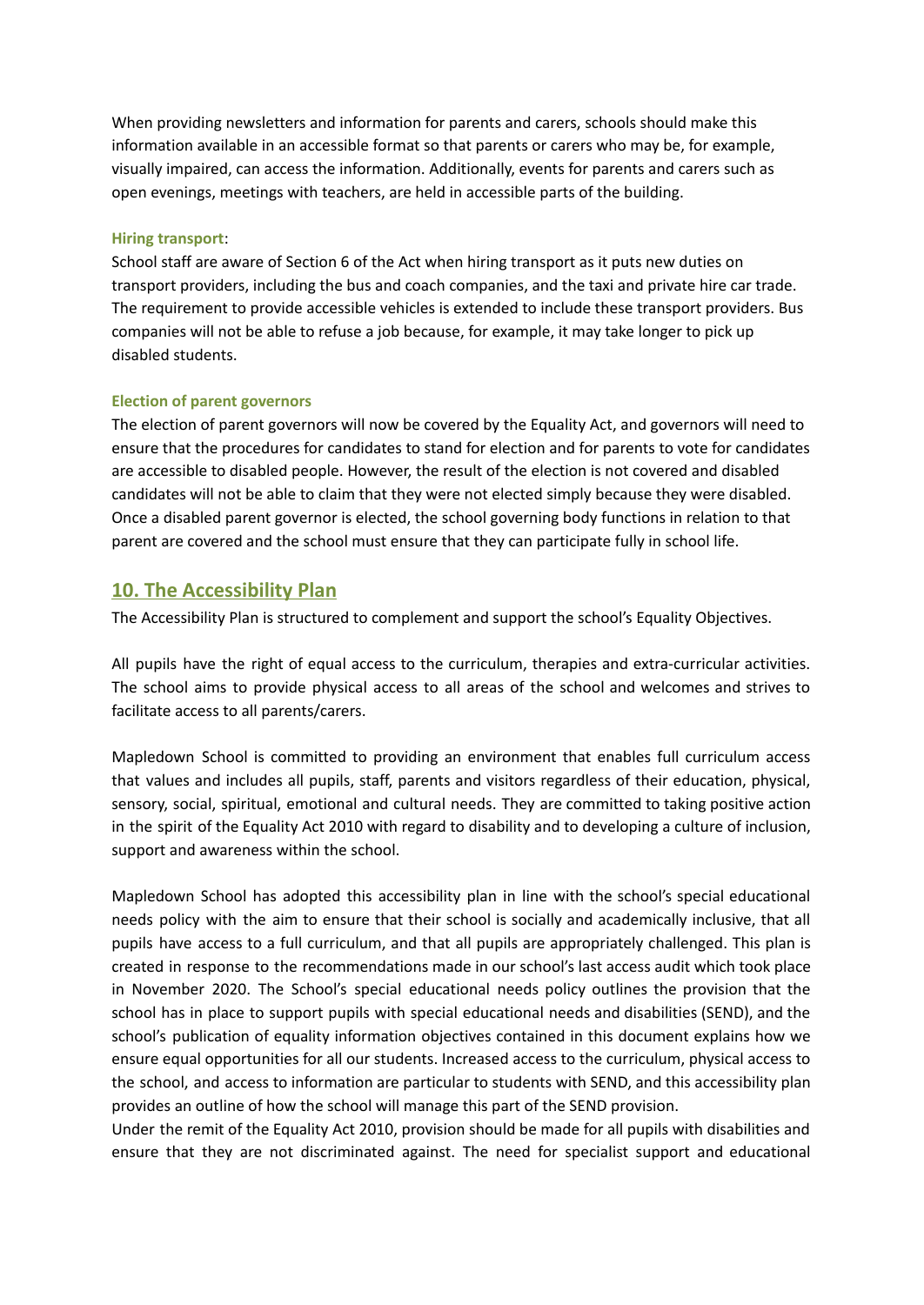provision should be clearly identified and used effectively, to the full benefit of the pupil's development.

Pupils with SEND will be given access to the curriculum supported by the school's specialist SEND provision and in line with the wishes of their parents and the needs of the individual.

The school curriculum is regularly reviewed by the Head Teacher to ensure that it is accessible to pupils of all levels and abilities and supports the learning and progress of all pupils as individuals. This includes learning outside the classroom.

It is the aim of the School to ensure that all resources and SEND provisions are being used effectively and efficiently within the school setting in order to support the taught curriculum and enable pupils to reach their full potential. The school does this by:

- keeping staff fully informed of the special educational needs of any pupils in their charge including sharing progress reports, medical reports and teacher feedback
- providing regular training and learning opportunities for staff in all departments on the subject of SEND and SEND teaching; school staff should be up to date with teaching methods that will aid the progress of all pupils including those with SEND
- making use of all class facilities and space
- using in-class provisions and support effectively to ensure that the curriculum is differentiated where necessary
- making sure that individual or group tuition is available where it is felt that pupils would benefit from this provision
- any decision to provide group teaching outside the classroom will involve the SENCO in providing a rationale and focus on flexible teaching. Parents will be made aware of any circumstances in which changes have been made
- setting appropriate individual targets that motivate pupils to do their best, and celebrating achievements at all levels
- listening to pupils' views and taking them into account in all aspects of school life.

#### **2. Sensory and physical needs**

The school has some of the following adaptations in place to meet sensory and physical needs and those not yet present are being planned for the future:

- appropriate seating, acoustic conditioning and lighting
- adaptations to the physical environment of the school
- adaptations to school policies and procedures
- access to alternative or augmented forms of communication
- provision of tactile and kinaesthetic materials
- access to low vision aids
- access to specialist aids, equipment or furniture
- regular and frequent access to specialist support

#### **3. Reasonable adjustments**

The School will also make reasonable adjustments for individual students who need extra provision than that which is already in place to make sure that all students are involved in every aspect of school life, and that all barriers to learning are removed.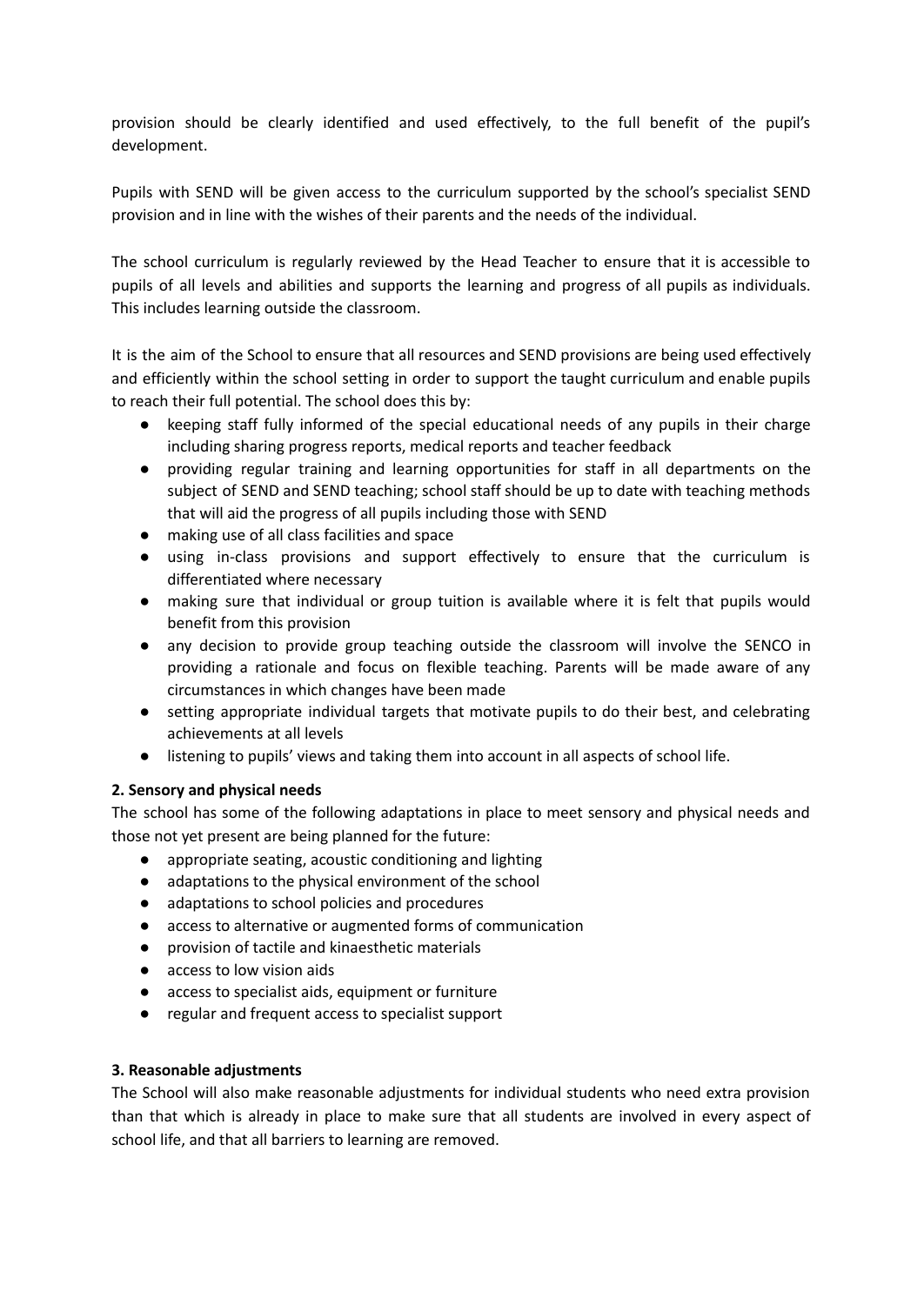At Mapledown School, all staff have the right to training and development. Maximising autonomy is a driving force in the school and it is the responsibility of all staff to promote this.

#### **The main priorities in the school's Accessibility plan**

#### **Increasing the extent to which disabled pupils can participate in the school curriculum**

Training for teachers and support staff and differentiating the curriculum All out of School activities are planned and risk assessed to ensure participation for all Training for Awareness Raising of Disability issues Information to know your students' needs

#### **Improving the physical environment of the school to increase the extent to which disabled pupils can take advantage of education and associated services:**

The key objective is to ensure that school premises are adapted so that disabled pupils are not prevented from attending the school of their choice because the premises are inaccessible and/or cannot meet the needs of the pupils.

Making sure clear procedures are implemented to ensure that disabled pupils who are starting school have their needs assessed and that necessary adaptations at the school of their choice are carried out in time for the start of term.

**Improving the delivery to disabled pupils of information that is provided in writing for pupils who are not disabled:**

Availability of written material in alternative formats as required Raise the awareness of adults working at or for the School on good communications If required arrange for visual impaired students to be able to access documentation Review all policies to ensure that they do not discriminate the needs of staff, students or visitors

# **11. Promoting Community Cohesion**

As the only secondary special school for pupils with Severe, Complex and Profound Learning Difficulties, Mapledown School serves the whole of Barnet. Our students and staff reflect the rich social – economic and cultural mix found across the Borough. We have always sought to value and serve all members of the school's community and have in place an extensive range of policies and practices that ensure that we promote fairness and equality, remove barriers, combat discriminatory practices and celebrate our diversity as strength.

Mapledown School works to promote Community Cohesion in the following contexts:

The school community – we ensure that all members of our school community feel secure and valued with all staff actively practising our school Aims and providing a respectful working environment. Students learn to echo these values by working on their Key Personal Learning Targets and accessing our curriculum.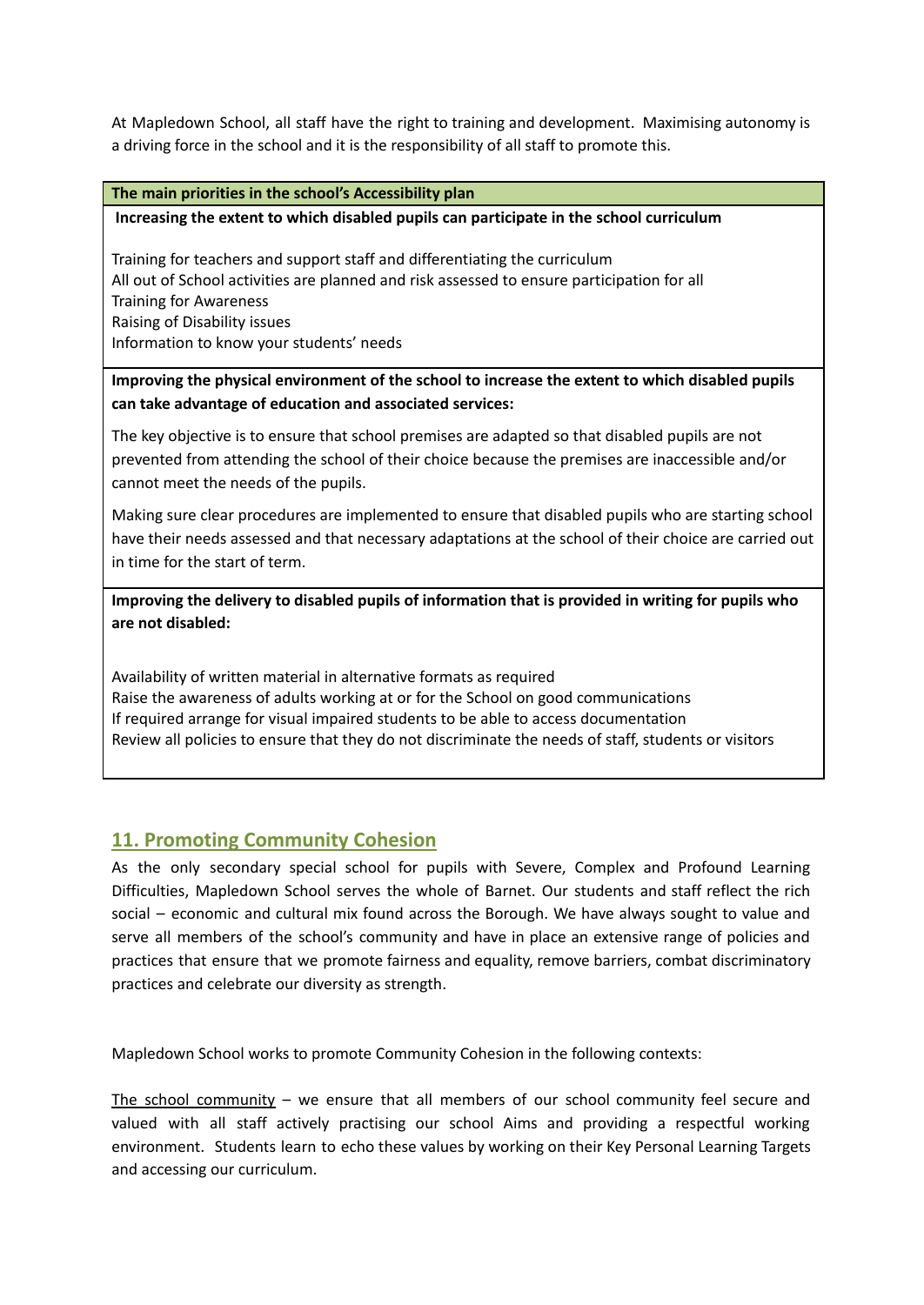The local community – Barnet is a typical London Borough with an intensely rich and diverse local community. We will ensure that all members of our school community have the opportunity to share and celebrate their identities.

The UK community – The school will work to the notion that that the UK is a diverse yet strong community in which each person and group can expect to be treated fairly. Our differences are our strengths and we can all learn from each other.

The global community – We will continue to develop our existing international links and work to establish more. In this way we can broaden students' horizons and forge practical examples of cooperation which promote mutual understanding.

See below for more detailed explanation and examples.

The DfE guidance suggests that we can look at community cohesion under three distinct but related headings.

● Teaching, Learning and Curriculum

Mapledown has a range of policies and practices which promote individual rights and responsibilities and a sense of duty and respect towards each other and the world at large. The school has:

- ❖ A broad and balanced curriculum
- ❖ A Social Skills Curriculum and a proactive approach to building positive behaviours
- ❖ Achieved the National Healthy Schools Standard
- ❖ An elected pupil School Council
- ❖ Policies for Equal Opportunities/Race Equality/Gender Equality /SEN/EAL/and a Disability Equalities Scheme
- ❖ A developing range of links and contacts with overseas schools.
- ❖ Regular visits to places of worship representative of the many faiths found in the school
- ❖ Daily Acts of Collective Worship and weekly whole school Assembly where major festivals are shared and celebrated
- ❖ Reporting arrangements to the LA should the anyone at school experience racist or homophobic abuse/bullying
- **Equity & Excellence** 
	- ❖ A whole school approach to inclusive practice including policies on Access and Inclusion/Anti-Bullying and promoting Positive Behaviour
	- ❖ All students have Key Personal Learning Targets which are subject to Annual Review and termly monitoring
	- ❖ A clear and fair Admissions Policy which is publicly available
	- ❖ A well-resourced school with highly trained and committed staff who work within an ethos that seek to remove barriers to learning and promote learning at all times
	- ❖ The school practises 'Fair & Safe Recruitment' and follows national Safeguarding regulations.